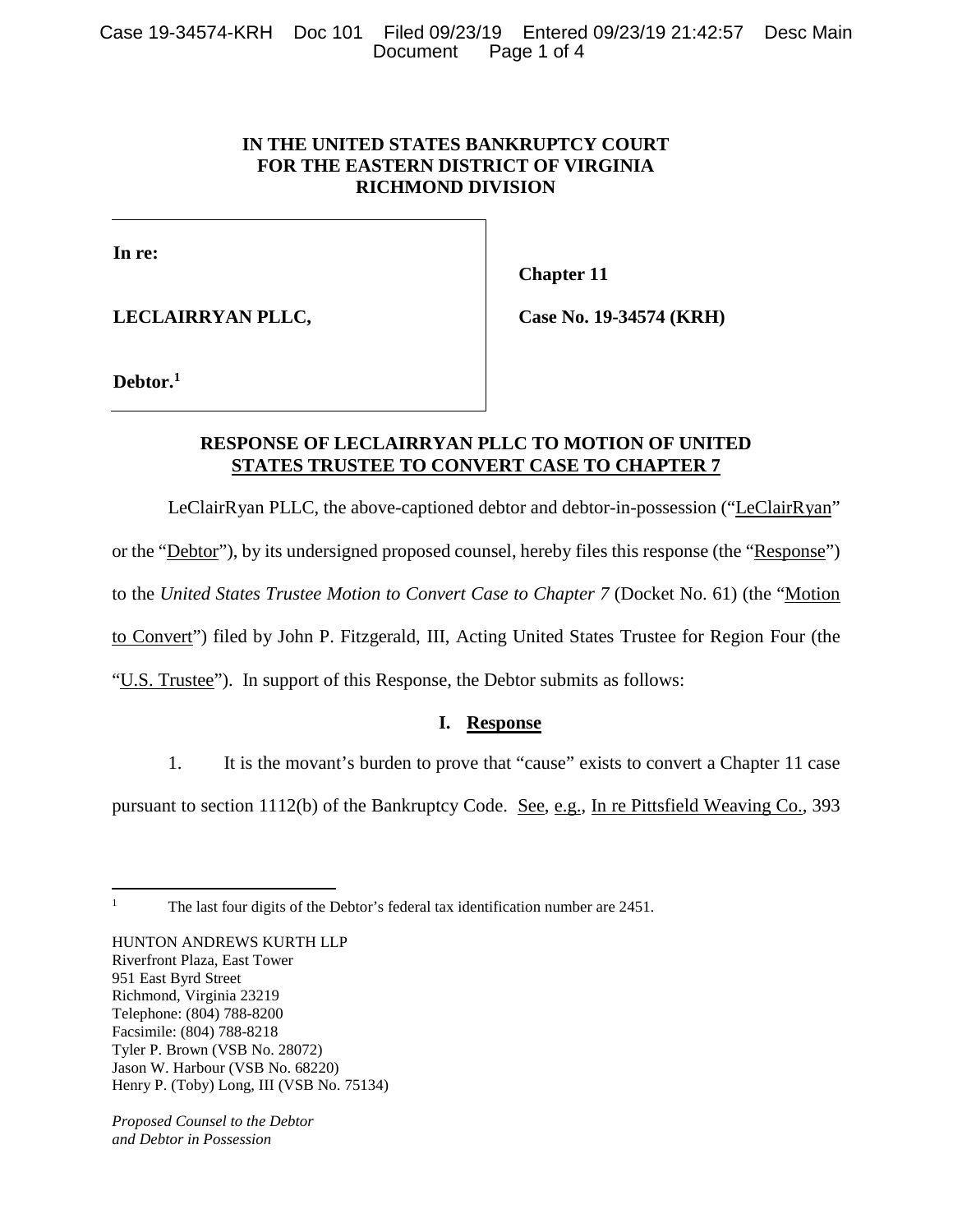#### Case 19-34574-KRH Doc 101 Filed 09/23/19 Entered 09/23/19 21:42:57 Desc Main Page 2 of 4

B.R. 271, 274 (Bankr. D.N.H. 2008); see also 7 Collier on Bankruptcy ¶ 1112.04[4] (16th Ed. 2019) ("Although the words, 'for cause' appear in section  $1112(b)(1)$ , the movant bears the initial burden of demonstrating that cause exists to convert the chapter  $11$  case to chapter  $7 \ldots$ ."). The court, however, has "broad discretion" in determining whether cause exists to convert a chapter 11 case. Halvajian v. Bank of New York (In re Halvajian), 216 B.R. 502, 513 (D.N.J. 1998), aff'd, 168 F.3d 478 (3d Cir. 1998); see also In re 1031 Tax Gr., LLC, 374 B.R. 78, 93 (Bankr. S.D.N.Y. 2007) ("However, even if there is a finding of cause a court is not obligated to convert the case – the decision remains within the court's discretion.").

2. The first step is for the Court to determine whether the movant has demonstrated that "cause" exists to convert this case. While the U.S. Trustee suggests there were cash shortfalls against projected income in the shortened Labor Day week when the Debtor filed this case, that position does not paint the complete picture of the Debtor's financial situation during the short time this case has been pending. More importantly, it does not accurately reflect the successes to date of the Debtor in collecting its receivables while simultaneously serving its roles as a fiduciary for the various constituencies with interests in this case. In fact, the Debtor has had a successful start in collecting revenue, reducing expenses and fulfilling its duties through this chapter 11 case. If necessary, the Debtor will present evidence of its progress to date.

3. The Debtor submits that liquidation of the LeClairRyan's assets through chapter 11 not only is appropriate, but also has constituted the most efficient means of doing so to this point. The Debtor is mitigating damages and maximizing the return to creditors through a process that carefully balances the ethical responsibilities of LeClairRyan to safeguard confidential client information while simultaneously pursuing billing and collections to maximize the value of the accounts receivable.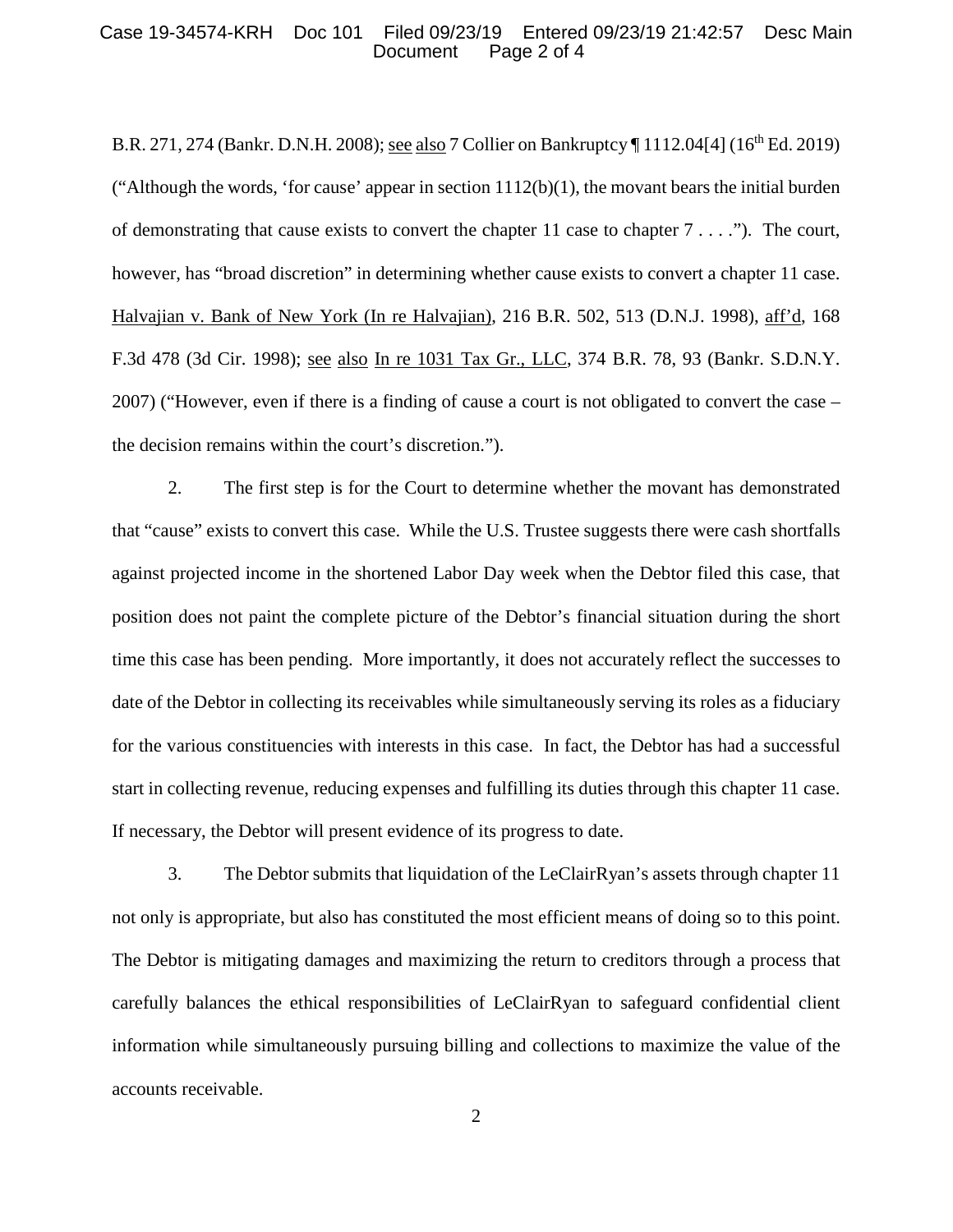#### Case 19-34574-KRH Doc 101 Filed 09/23/19 Entered 09/23/19 21:42:57 Desc Main Page 3 of 4

4. The Debtor has had great success following the week of Labor Day in collecting its accounts receivable. While the U.S. Trustee is correct that collections did not meet projections during the first three days in the holiday-shortened first week of the case, collections during the second and third weeks closely tracked the projections in the cash collateral budget. Thus, the Debtor has been able to curtail the Lender's debt in the total amount of \$1,883,496 to date postpetition. Specifically, in accordance with the *Interim Order Authorizing LeClairRyan PLLC to Use Cash Collateral, Granting Adequate Protection and Related Relief, and Scheduling a Final Hearing* (Docket No. 41) ("Interim Cash Collateral Order"), the Debtor has made curtailment payments to the Lender (as defined in the Interim Cash Collateral Order) of (i) \$217,563 on September 9, (ii) \$900,904 on September 16, and (iii) \$765,029 on September 23. The Debtor makes these curtailment payments at the bottom of the waterfall represented by the cash collateral budget, after paying the ongoing post-petition expenses as they come due during the budget period. The Debtor, therefore, flatly denies that there are substantial or continuing losses or diminution to the estate.

5. The substantial curtailment payments to the Lender also explain the decrease in the amount of cash held by the Debtor. The Debtor has made curtailment payments to the Lender each Monday post-petition while only retaining the amounts contemplated by the Interim Cash Collateral Order to cover expenses to be paid while income is expected to be received throughout the following week. Thus, the decrease in the cash held by the Debtor is the result of the Debtor complying with its obligations under the Interim Cash Collateral Order to pay expenses and also curtail the secured debt, and in no way evidences diminishing cash flows.

6. While reserving the right to contest that cause exists to convert the case, the Debtor and its professionals currently are engaged in discussions with the Lender and with representatives

3